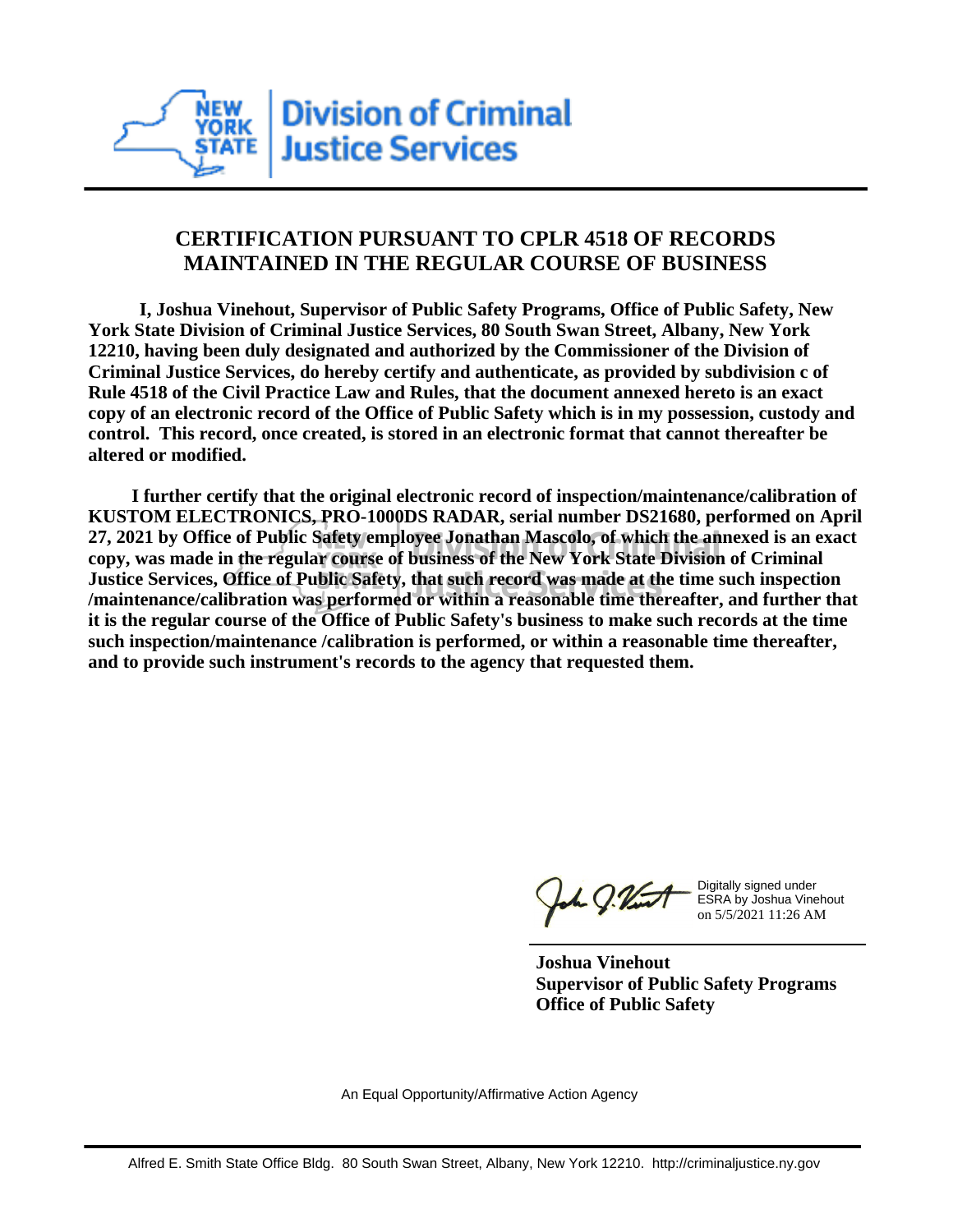## **RADAR RECORD OF INSPECTION / MAINTENANCE / CALIBRATION**

## **Name of Submitting Agency: Wayne County Sheriff`s Office Manufacturer: KUSTOM ELECTRONICS Model: PRO-1000DS Date: April 27, 2021 Serial Number: DS21680**

 **I hereby certify that KUSTOM ELECTRONICS RADAR, model PRO-1000DS, serial number DS21680/ / LA39559 / / N/A, has been calibrated using standards whose accuracies are established by the National Bureau of Standards, or have been derived by the ratio type of self calibration techniques. Calibration has been effected by controlled tests performed on the date indicated above.**

| <b>Test No</b> | <b>Internal Standard</b>                   | <b>Test Result</b> |
|----------------|--------------------------------------------|--------------------|
|                | 32 MPH                                     | 32 MPH             |
| <b>Test No</b> | <b>Certification Standard (Stationary)</b> | <b>Test Result</b> |
|                | 65 MPH                                     | 65 MPH             |
|                | 35 MPH<br>YORK                             | <b>35 MPH</b>      |
| <b>Test No</b> | <b>Certification Standard (Moving)</b>     | <b>Test Result</b> |
|                | 65 MPH                                     | <b>30 MPH</b>      |
|                | 35 MPH                                     |                    |

**Turning Fork Certification / Date of Certification: April 27, 2021**

| <b>Serial Number</b> | Frequency | <b>Test Result</b> |
|----------------------|-----------|--------------------|
| 34019.               | 4735 HZ   | 65 MPH             |

**The above stated tuning fork has been tested and found to oscillate at 4735 Hertz. It will cause a calibration signal of 65 MPH when used with a Doppler traffic radar operating at 24,150 Mhz.**

| <b>Serial Number</b> | Frequency | <b>Test Result</b> |
|----------------------|-----------|--------------------|
| 36616                | 2542 H7   | 35 MPH             |

**The above stated tuning fork has been tested and found to oscillate at 2542 Hertz. It will cause a calibration signal of 35 MPH when used with a Doppler traffic radar operating at 24,150 Mhz.**

 **I further certify that the entries made in these records were made at the time that the inspection /maintenance/calibration of the above identified RADAR was performed, or within a reasonable time thereafter.**

 *page 1 of 2* 

Digitally signed under ESRA by Jonathan Mascolo on 4/27/2021 2:19 PM

**Jonathan Mascolo Highway Safety Equipment Technician Office of Public Safety**

**\_\_\_\_\_\_\_\_\_\_\_\_\_\_\_\_\_\_\_\_\_\_\_\_\_\_\_\_\_\_\_\_\_\_\_\_\_**